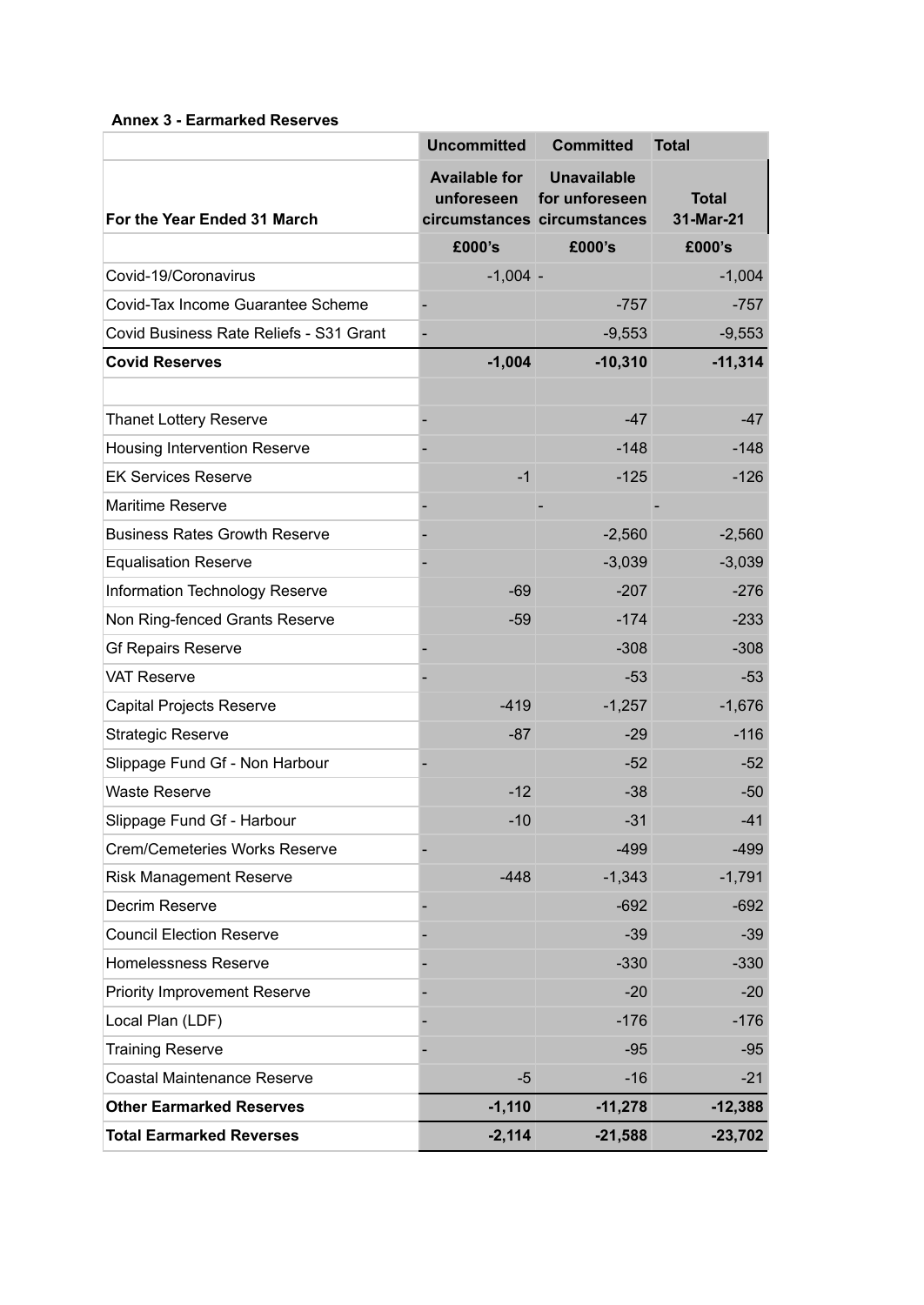The above reserves have been established under the Local Government and Housing Act 1989 to set aside specific amounts for future policy purposes.

*Covid-19 Reserves* - this reserve holds funding to support the impact of the Coronavirus pandemic.

*Covid-Tax Income Guarantee Scheme -* A grant scheme to compensate local authorities for councils for a proportion of irrecoverable council tax and business rate losses incurred during the pandemic. These losses are charged from the collection fund to the general fund across a number of years and this reserves balance can only be used to finance those charges.

*Covid Business Rate Relief S31 Grant* - businesses were provided a number of reliefs during the pandemic. This resulted in a significant loss in income to the council and a section 31 grant was provided by the government to compensate us. These losses are charged from the collection fund to the general fund across a number of years and this reserves balance can only be used to finance those charges.

*Lottery Reserve* – held to administer income and expenditure in relation to the Thanet Lottery.

*Housing Intervention* – to fund anticipated costs associated with the Authority's Intervention

*East Kent Services* – ring fenced for future investment within the services delivered by East Kent Services

*Maritime* – to fund potential future works at the Port and Harbour and for income protection/maximisation works.

*Equalisation Reserve* – to offset significant variations in benefit expenditure and subsidy and any potential shortfall in business rates, as well as smoothing the volatility of these activities between years.

*Information Technology* – to control and enhance the development of new Information Technology initiatives with the objective of improving efficiency throughout the Council's activities.

*Unringfenced Grants* – any under spend against unringfenced grant funding is set aside in this earmarked reserve to be utilised in future years.

*Repairs* – to make provision for necessary essential repairs and maintenance and minor improvements to the Council's assets.

*VAT* - to cover any one off cost deemed appropriate such as the cost of specialist advice.

*Capital Projects* – revenue monies and other contributions set aside for capital projects.

**Strategic** – to help facilitate work around the strategic objectives of the council.

*Slippage GF* – to set aside sums at year end to meet ad hoc and specified liabilities on the General Fund which, due to timing difficulties, cannot be spent until after the 31 March.

*Waste* - to replace vehicles, plant and equipment coming to the end of their useful lives. Service underspends in relation to front line operational services are set aside to support the replacement programme.